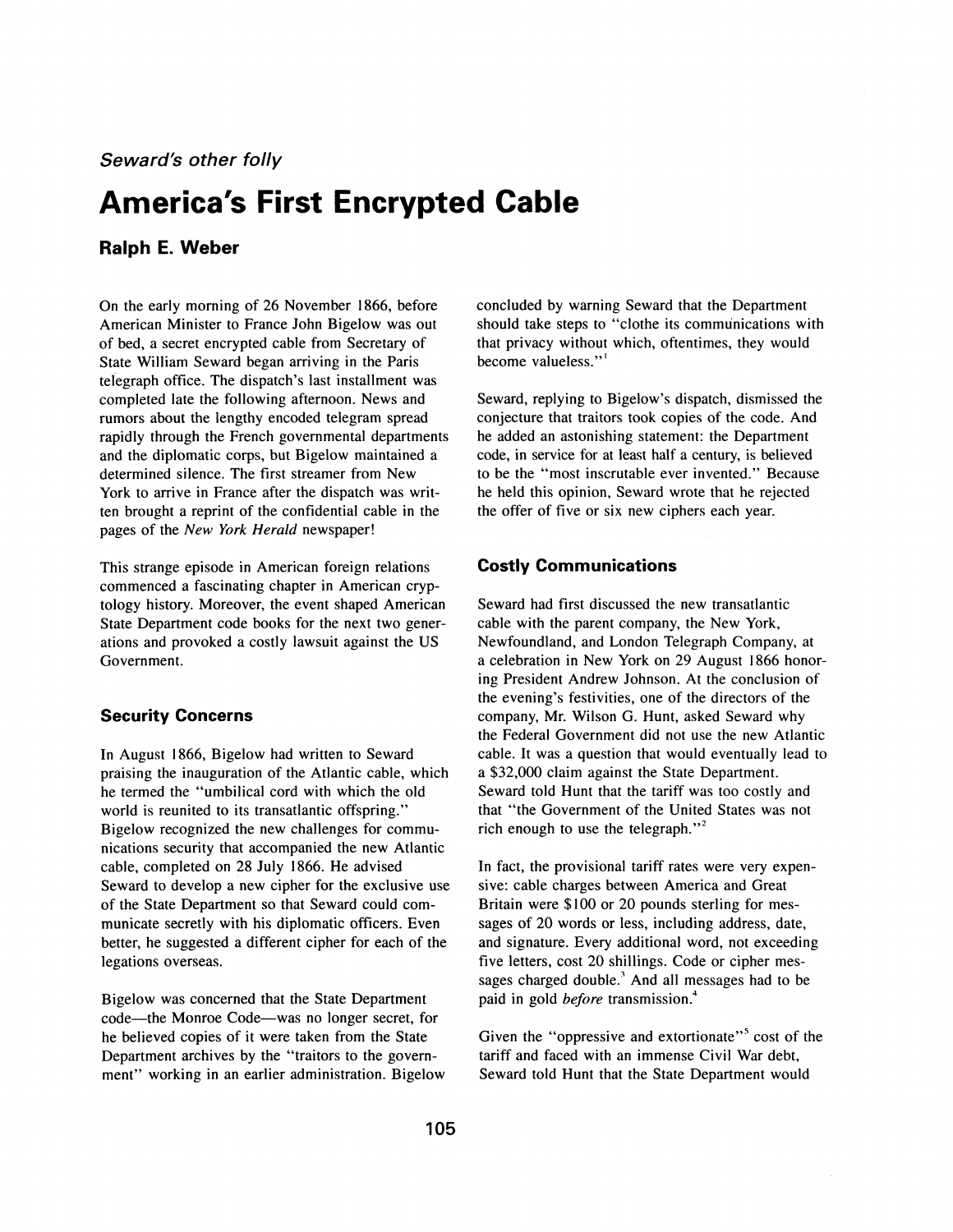lose public confidence if it incurred the great expense of telegraphic communication under the existing tariff. Moreover, Seward recognized that a code or cipher would have to be employed for telegraphic communication in order to maintain confidentiality. Using the cipher code for a cable, Seward said, "increased the number of words about five times, and the expense of transmissions 10 times."<sup>6</sup>

After some discussion, in which each party apparently misunderstood the other's position, Hunt came away believing that he would soon receive a written message from Seward requesting lower rates. Seward, in turn, believed he could send a trial message as an experiment for lowering rates, with Seward determining what the proper pay would be for the trial message. The seeds of confusion grew when Seward failed to send the written communication to the company's proprietors.

Several months later the company, bowing to public pressure, lowered its rates. Wilson Hunt then sent Seward a listing of the new prices. Ten days after the new tariff went into effect on 1 November 1866, Seward sent in plain text the first State Department cable via the Western Union Telegraph Company. It was a brief dispatch to John Bigelow in France telling him that his successor was embarking later that month.<sup>7</sup> Shortly after sending the plain-text message, Seward decided he needed to send a coded dispatch to Bigelow containing a warning, to be delivered to Emperor Napoleon III, about France's interventionist activities in Mexico.

#### **A Historic Document**

Seward believed it was necessary to send an encoded message to Bigelow because his highly confidential message would pass through the hands of American and foreign telegraphers. But encoded American diplomatic dispatches had become a distinct rarity in the years after 1848. The decline of encrypted diplomatic communications mirrored a new liberal tradition sweeping Great Britain. In support of oppressed Polish leaders and others persecuted by Russia or Austria, the British abolished the secret foreign-letter monitoring branch of the Post Office along with the deciphering office.

Seward's decision to send the encrypted message was prompted by an alarming dispatch from Bigelow earlier in November about continuing French designs on Mexico. Seward believed the message would be in accord with the trial cost agreement he thought he had reached with Wilson Hunt in August.<sup>8</sup> Expecting that Bigelow would read the message in its entirety to the Emperor, Seward left no word out for reasons of economy.

Seward's original plain-text message of 780 words, when encoded, grew to 1,237 number groups, with an additional 88 code symbols spelled out. Moreover, there were more than 35 transmission errors, and some phrases were mistakenly repeated. The dispatch, now 3,722 words  $long,$  took six hours to transmit. This historic document became the first encoded American diplomatic dispatch to use the new Atlantic cable.

The State Department clerk who prepared the cable, John H. Haswell, later recalled that the cablegram "... was an important one addressed to our minister at Paris. It caused the French to leave Mexico. I was directed by the Secretary to send it in cipher, using the Department's code which had been in vogue since colonial times but seldom used." Despite the age of the code, Haswell wrote that "it was a good one, but entirely unsuited for telegraphic communication. Its cumbersome character, and what was of even more importance, the very great expense entailed by its use impressed me, and turned my attention to an arrangement for cipher communication by telegraph."<sup>10</sup>

### **A Big Bill**

And indeed the cable was expensive, especially in comparison with previous costs. Earlier State Department monthly bills for using domestic telegraph lines were quite modest. In September, for example, the bill--with an 8-percent discount-came to \$73.79. For October, the bill was  $$76.34"$  and November (minus the encrypted message) \$46.94. But the charge for the 23 November encrypted message was \$19,540.50! This cost, together with other cables sent in November, added up to \$24,996.12, an amount equal to the yearly salary of the President of the US and three times more than that paid to Seward.<sup>12</sup> The Secretary of State was unwilling, and unable, to pay the cable charges.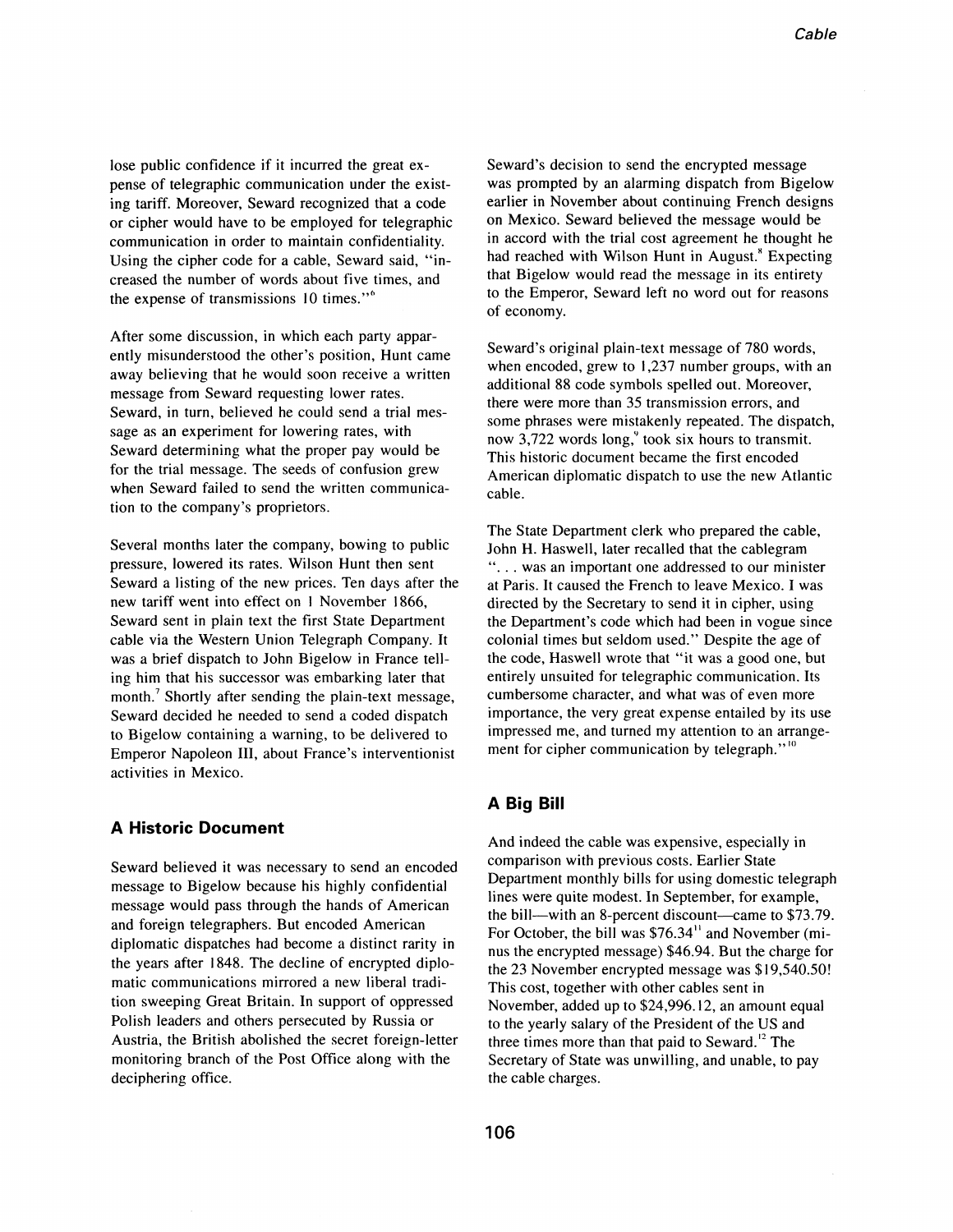Further, the use of expensive encryption was questionable, given that Seward, only days later, testified in some detail before the Senate Committee on Foreign Relations on the subject of the dispatch. And the Secretary of State provided the full plain text of the 23 November dispatch to the *New York Herald!*  For more than six decades, the Monroe Code had provided a limited degree of protection for diplomatic communication. Seward's release of the information to the Senate Committee and to the *Herald*  greatly lessened communications security and the value of the code.

At Seward's request, Wilson Hunt and Cyrus Field, the manager of the New York, Newfoundland and London Telegraph Company, met with the Secretary to discuss the bill.<sup>13</sup> Seward asked Field to accept a partial payment of between \$5,000 and \$6,000, based on the number of words in the original message before encryption. Field, recognizing that Seward had no idea encipherment would be so expensive, questioned the Secretary's decision to use a code that had been in use since the formation of the nation. Seward replied that a new, economical cipher would replace the old one. And he promised that the company would eventually be paid in full and that the State Department would continue to use Field's company. Seward's compromise offer was not accepted, and he ended the conversation by stating he would not pay the bill. He did, however, invite the gentlemen to dine with  $him.$ <sup>14</sup>

Someone leaked the news about the Seward-Field-Hunt exchange to the *New York Herald.* The newspaper reported inaccurately that the company had charged \$25,000 for the November dispatch and that Seward had paid only \$5,000. The editor commented that the *Herald* had paid for all of its cable dispatches in gold before transmittal and had never made any request for "abatement or delay" in payment. The editor concluded that "It is a shame for the United States Government not to be able to pay its telegraph bills as promptly as a New York newspaper."

#### **More Trouble**

Another cable dispute involving Seward began in March 1867, when the Russian Minister to the US sent an encrypted 1,833-word cable to St. Petersburg. The cable was transmitted through the newly organized State Department telegraph office at a cost of close to  $$10,000$ .<sup>15</sup> The cable, which contained the basic treaty conditions for the purchase of Russian America for \$7 million, was sent, according to the Russian Minister, at the "... request of Seward who pays for it  $\dots$  "<sup>16</sup> The charges for the cable thus were transferred to the American account, which by now had grown to over \$42,000!

Wilson Hunt, acting on behalf of the telegraph company, made further efforts to recover the money from Seward. Always a tough negotiator, Seward succinctly replied: "I have received and attentively read your letter of the 1st instant. I am, dear sir, Your obedient servant."<sup>17</sup> One week later, the cashier for the telegraph company asked the State Department accounting clerk if he could collect on the account and received a prompt "No."<sup>18</sup>

#### **A New Code**

Seward's unhappiness with the cable costs for transmitting dispatches in the Monroe Code brought into existence the first new State Department code in 50 years. This awkward code, devised for economy, was based on the letters of the alphabet. The 23 words used most frequently in dispatches were assigned one letter of the alphabet. For example, "a" was *the;* "b" was *it;* "c" was *have;* and so forth. "W" was not used for the code (though it was in cipher) because European telegraph operators were not familiar with this letter; The next 624 most frequently used words were encoded by two letters of the alphabet. For example, "ak" was *those;* "al" was *who;* and "az" was *such.* Three letters were used for the remainder of the diplomatic vocabulary and a fourth letter could be added for plurals, participles, and genitives.

On 19 August 1867, a copy of the new code was sent to US envoys serving overseas.<sup>19</sup> For security purposes, Seward asked that the code be used with discretion and that the ministers have a small box made that could be fastened with a lock, the key to which should be kept by the head of the legation.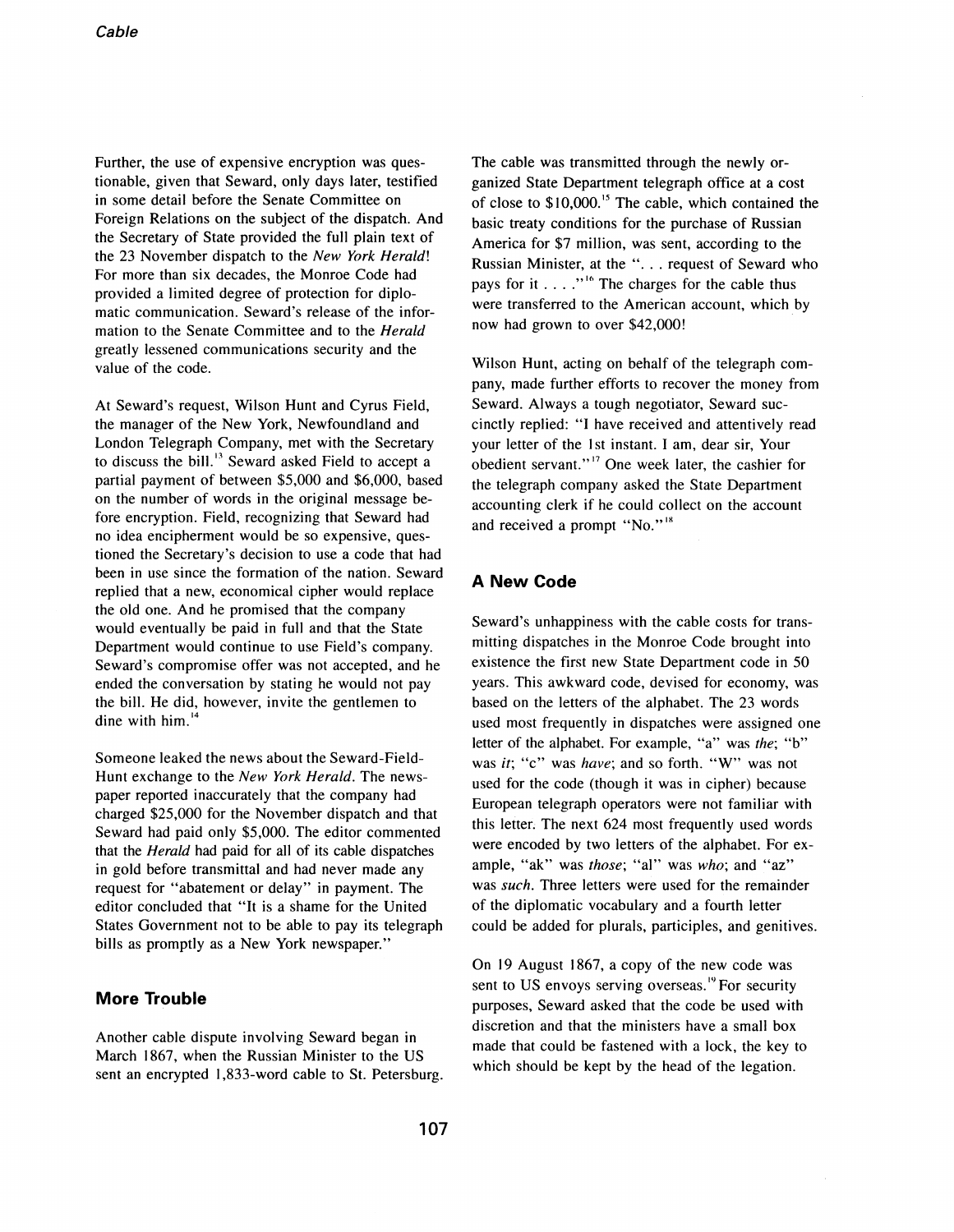This novel code, which delighted the thrifty Seward, would be used from August 1867 until 1876. It proved to be a disaster because European and American telegraphers often merged code groups, and dispatches were frequently unread until mailed copies reached the State Department weeks later. Indeed, the first encoded message received at the Department from the American minister in Turkey formed a long string of connected letters and remained a conundrum until finally decrypted by an assistant clerk after days of puzzlement. A similar message from Vienna was never decoded.<sup>20</sup> Seward's battle over money with the cable company had as its result, then, a supposedly thrifty but flawed encryption system.<sup>21</sup>

#### **Lower Tariffs**

Meanwhile, the battle over money continued. The telegraph company did not contact Seward again until it had a new tariff schedule that lowered rates by 50 percent. Further, under the new schedule, messages in code carried no extra charges. In notifying Seward of these modifications, Wilson Hunt politely renewed his request for payment of outstanding charges, including the cable sent by the Russian minister and other Department cables. Appealing to Seward's patriotism, Hunt noted that 90 percent of the New York stock was owned by citizens of the US.<sup>22</sup>

Seward's reply, written exactly one year after the famous dispatch to Minister Bigelow in Paris, praised the tariff reduction. But Seward regretted that no reductions had been made in previous charges, and he added that the Department was not responsible for the cable sent by the Russian minister because the dispatch was neither signed nor ordered by him.<sup>23</sup>

#### **Stalemate**

In the ensuing months, a tedious exchange of polite letters between the company and Seward led nowhere. Frustrated by the failure to resolve the issue, the company suggested that the entire matter be referred to the Attorney General for his opinion, which the company was prepared to accept as final.

Two years after the Paris dispatch, and with only three months remaining as Secretary of State, Seward wrote his last letter to the cable company. In one sentence, he explained that he had no authority to make, nor the Attorney General to entertain, an adjudication of the claim. $^{24}$ 

#### **Paying Up, Finally**

When the new Secretary of State, Hamilton Fish, endorsed his predecessor's position, the company finally decided to go to court. On 25 February 1870, the New York, Newfoundland and London Telegraph Company filed a petition with the courts requesting that the government pay \$32,240.75 in gold coin for the cable messages.<sup>25</sup>

The case was heard before the Chief Justice and Judges of the Court of Claims in Washington, DC, on 26 May 1871. The Court decided for the claimant in the exact amount requested by the company. $^{26}$  But the State Department had one victory: payment in gold was not required.<sup>27</sup> Finally, on 28 August 1871, almost five years after the cable to Bigelow in Paris, the Comptroller's Office paid the full amount in dollars and cents! $2<sup>28</sup>$ 

#### **NOTES**

- I. Bigelow to Seward, 3 August 1866, in Record Group 59, General Records of the Department of State, Dispatches from US Ministers to France, Microcopy 34, Roll 62, National Archives. Hereafter cited as RG 59, M34, R62, NA.
- 2. Deposition of Wilson G. Hunt, 8 June 1870, RG 123, Box 307, NA. In his deposition, Lathers said at first he thought Seward was being facetious, and the conversation began rather jocularly; it then turned serious as Hunt listened carefully to Seward's criticisms.
- 3. Petition of the New York, Newfoundland & London Telegraph Co. vs. the United States, filed 25 February 1870, Claim No. 6151, RG 59, M179, R319, p. 7, NA.